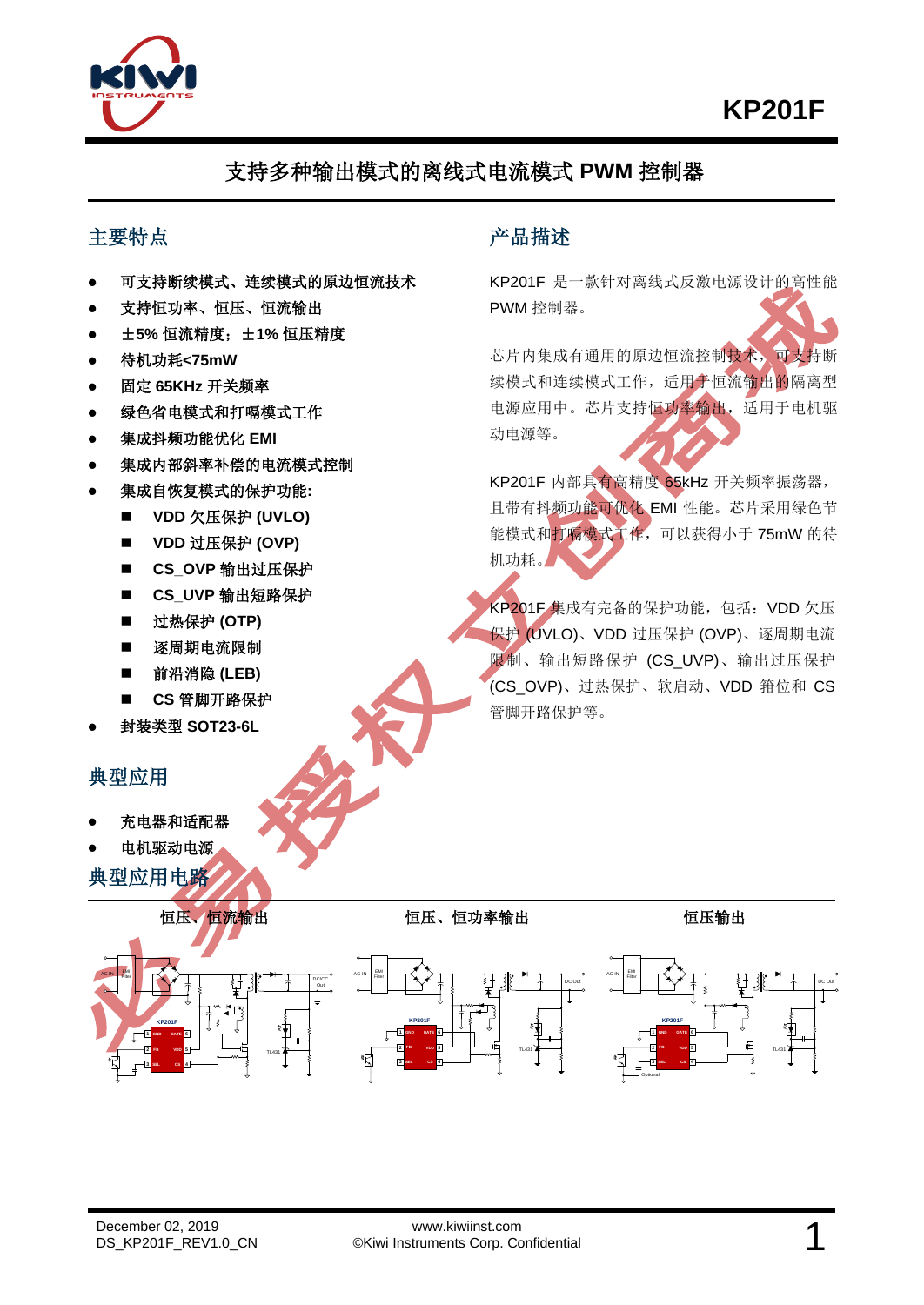

管脚封装

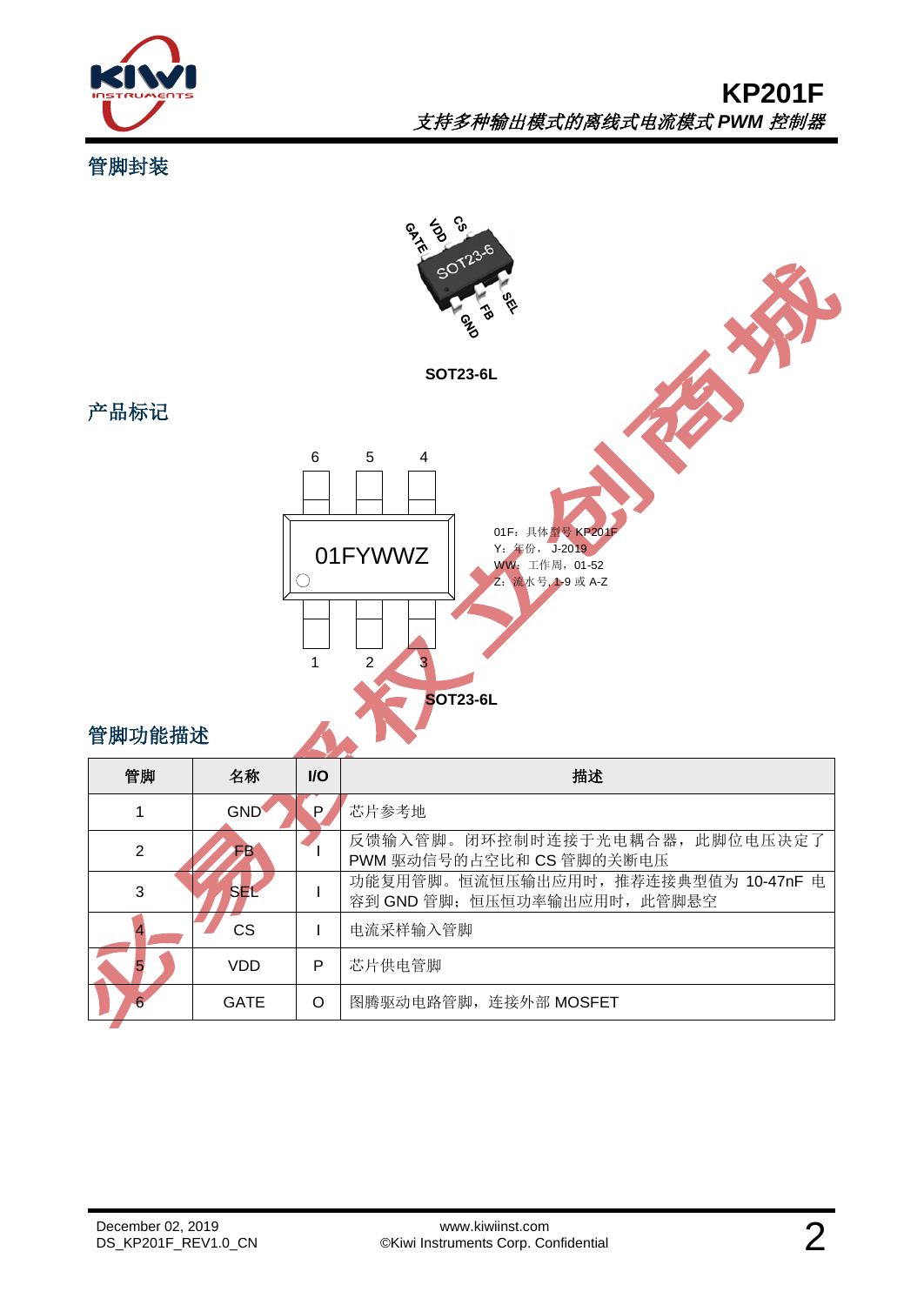

# 订货信息

| 型号        | 描述                          |
|-----------|-----------------------------|
| KP201FLGA | SOT23-6L, 无卤、编带盘装, 3000 颗/盘 |
| 中部        |                             |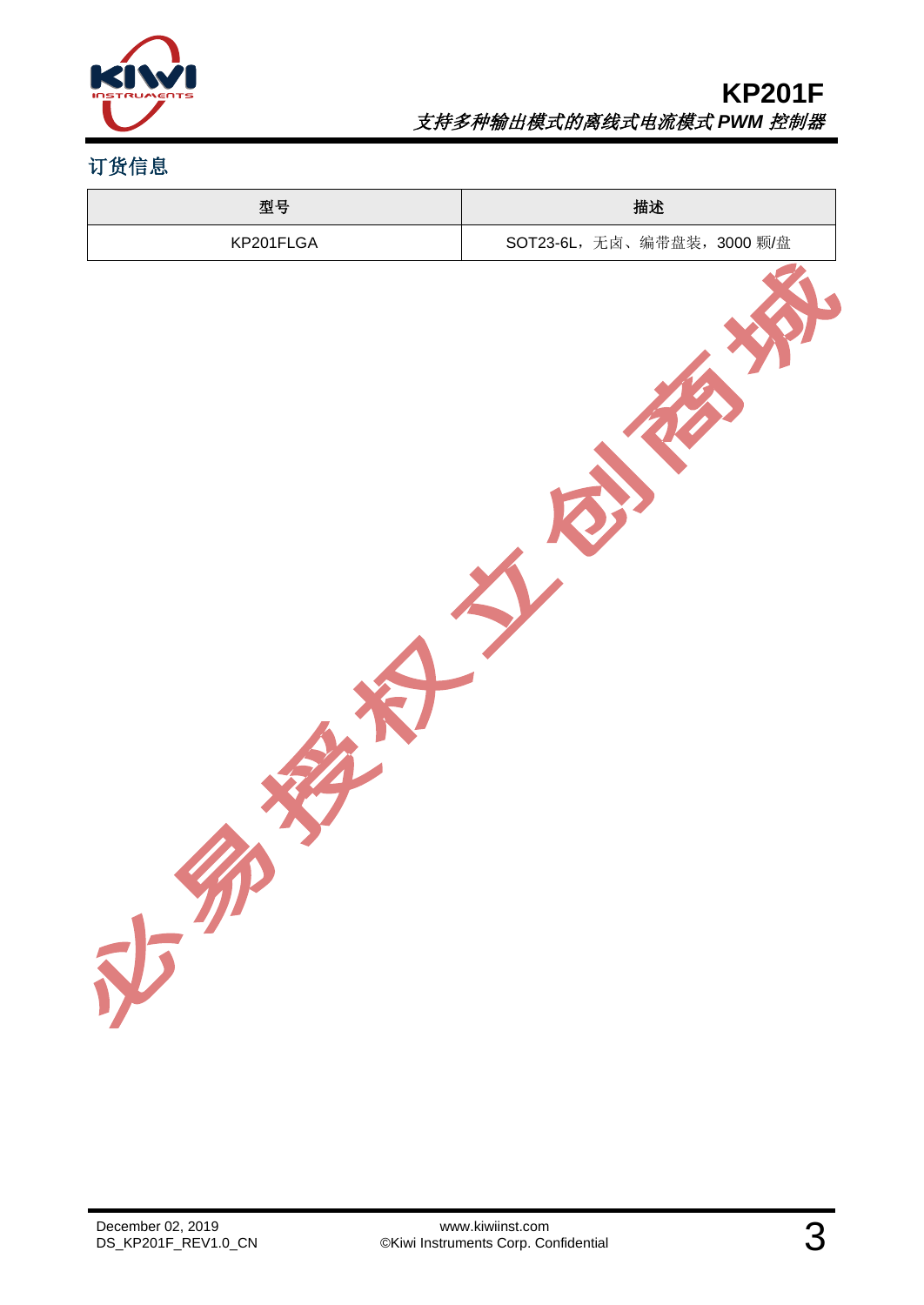

## 极限参数 **(**备注 **1)**

| 参数                     | 数值             | 单位             |
|------------------------|----------------|----------------|
| VDD 直流供电电压             | 33             | V              |
| VDD 直流箝位电流             | 10             | $\mathbf{m}$ A |
| FB, CS, SEL 电压         | $-0.3$ to $7$  | $\mathcal{N}$  |
| GATE 电压                | 20             |                |
| 封装热阻---结到环境 (SOT23-6L) | 250            | °C/W           |
| 最大结温                   | 175            | $\rm ^{o}C$    |
| 储藏温度范围                 | $-65$ to $150$ | $\rm ^{o}C$    |
| 焊接温度 (焊接, 10 s)        | 260            | $\rm ^{o}C$    |
| ESD 人体模型               | 3              | kV             |
| 推荐工作条件                 |                |                |

### 推荐工作条件

| 参数       | 数值          | 单位 |
|----------|-------------|----|
| VDD 供电电压 | 10 to 28    |    |
| 工作环境温度   | $-40$ to 85 | °C |

# 电气参数 **(TA=25℃, VDD=18V,** 除非另有说明**)**

| 符号                         | 参数         | 测试条件               | 最小 | 典型             | 最大             | 单位     |
|----------------------------|------------|--------------------|----|----------------|----------------|--------|
| 供电部分 (VDD 管脚)              |            |                    |    |                |                |        |
| $I$ <sub>VDD_st</sub>      | VDD 启动电流   |                    |    | $\overline{2}$ | 20             | uA     |
| VDD_Op                     | VDD 工作电流   | VFB=3V, GATE=1nF   |    | 1.2            | $\overline{2}$ | mA     |
| VDD_standby                | VDD 静态电流   |                    |    | 0.6            | $\mathbf{1}$   | mA     |
| V <sub>DD_ON</sub>         | VDD 开启电压   |                    | 19 | 21             | 22.5           | $\vee$ |
| V <sub>DD_OFF</sub>        | VDD 关断电压   |                    | 8  | 9              | 10             | $\vee$ |
| <b>V</b> <sub>DD_OVP</sub> | VDD OVP 阈值 |                    | 29 | 31             | 33             | $\vee$ |
| V <sub>DD_Clamp</sub>      | VDD 箝位电压   | $I(V_{DD}) = 7$ mA | 33 | 35             | 37             | $\vee$ |
| 反馈部分 (FB 管脚)               |            |                    |    |                |                |        |
| VFB_Open                   | FB 开路电压    |                    |    | 5.5            |                | V      |
| <b>IFB_Short</b>           | FB 短路电流    | FB 短路              |    | 0.3            |                | mA     |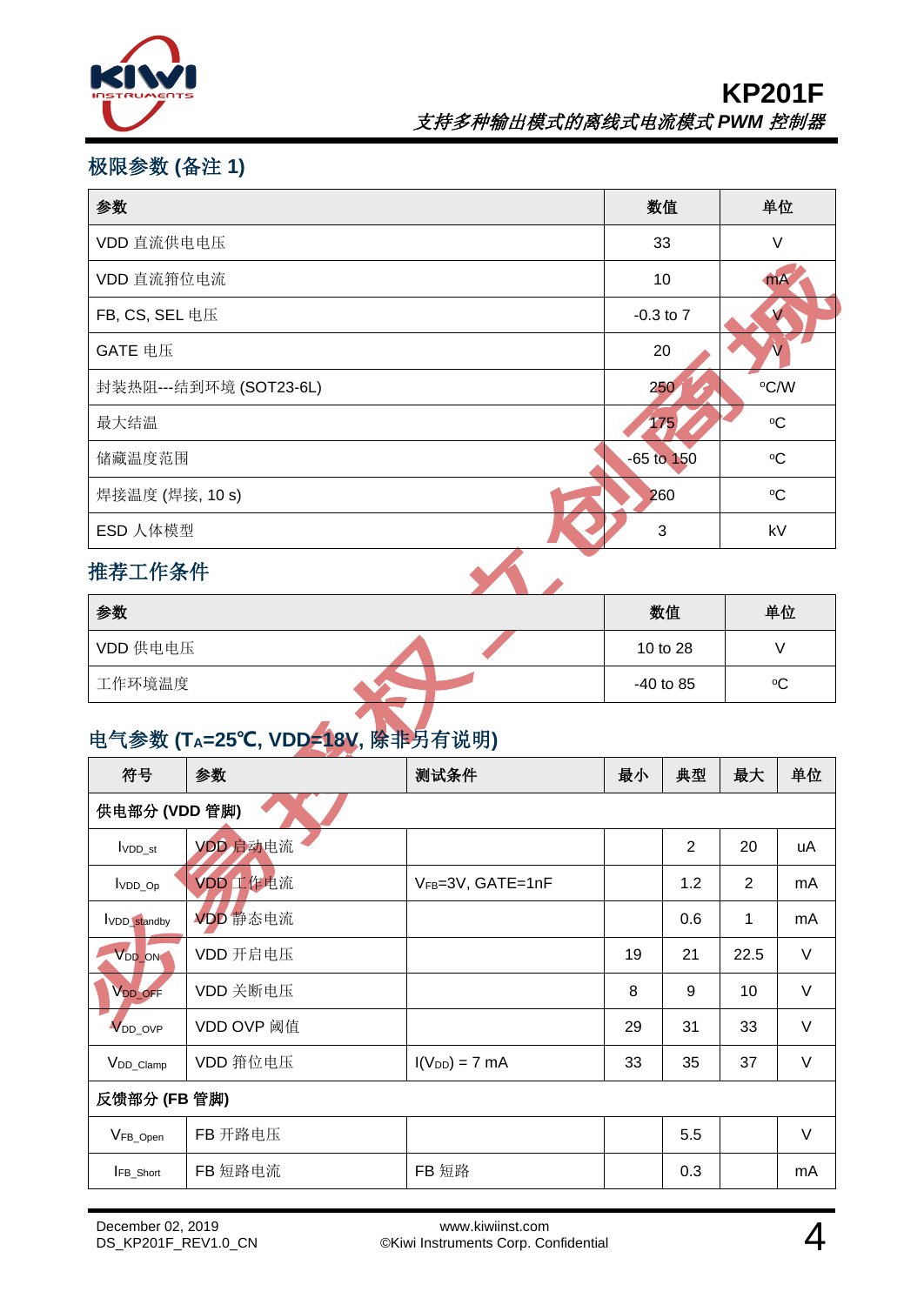

# **KP201F**

支持多种输出模式的离线式电流模式 *PWM* 控制器

| $Z_{FB\_IN}$                 | FB 输入阻抗          |                                                     |      | 20   |      | KΩ          |
|------------------------------|------------------|-----------------------------------------------------|------|------|------|-------------|
| Acs                          | PWM 增益           | $\Delta$ V <sub>FB</sub> / $\Delta$ V <sub>CS</sub> |      | 2.0  |      | V/V         |
| V <sub>Burst</sub> in        | 驱动停止 FB 电压阈值     |                                                     |      | 1    |      | $\vee$      |
| 电流采样部分 (CS 管脚)               |                  |                                                     |      |      |      |             |
| TLEB                         | 前沿消隐             |                                                     |      | 450  |      | ns          |
| $V_{cs\_max\_CV\_L}$         | 恒压模式输出过流保护阈值     | $D = 70%$                                           | 0.97 | 1.0  | 1.03 |             |
| $V_{cs\_max\_CV_H}$          | 恒压模式输出过流保护阈值     | $D = 30%$                                           |      | 0.82 |      | $\vee$      |
| $V_{cs\_max\_CC}$            | 恒流模式输出过流保护阈值     |                                                     | 1.15 | 12   | 1.25 | $\vee$      |
| $T_{D\_OC}$                  | 过流保护关断延时         | GATE=1nF                                            |      | 70   |      | ns          |
| T <sub>D_sample</sub>        | CS 平台电压采样延时      |                                                     |      | 2.6  |      | <b>us</b>   |
| V <sub>cs_OVP</sub>          | CS OVP 保护阈值      |                                                     | 235  | 250  | 265  | mV          |
| $V_{cs_UVP}$                 | CS UVP 保护阈值      |                                                     | 60   | 66   | 72   | mV          |
| TDebounce_UVP                | CS UVP 保护延迟时间    |                                                     |      | 120  |      | ms          |
| 振荡器部分                        |                  |                                                     |      |      |      |             |
| Fosc                         | 正常工作频率           |                                                     | 60   | 65   | 70   | <b>KHz</b>  |
| $\Delta$ F(shuffle)<br>/Fosc | 抖频范围             |                                                     | $-4$ |      | 4    | $\%$        |
| T(shuffle)                   | 抖频周期             |                                                     |      | 16   |      | ms          |
| $D_{MAX}$                    | 最大占空比            |                                                     |      | 70   |      | %           |
| F <sub>Bust</sub>            | 打嗝模式工作频率         |                                                     |      | 22   |      | <b>KHz</b>  |
|                              | 恒流控制部分(SEL 连接电容) |                                                     |      |      |      |             |
| VCC_Reg_SEL                  | 恒流输出基准           |                                                     | 291  | 300  | 309  | mV          |
| ICC_SEL_Source               | 恒流控制流出电流         |                                                     |      | 20   |      | uA          |
| 过热保护部分                       |                  |                                                     |      |      |      |             |
| $T_{SD}$                     | 过热关断             | (备注 2)                                              |      | 165  |      | $\rm ^{o}C$ |
| ${\sf T}_{\sf RC}$           | 过热恢复             | (备注 2)                                              |      | 140  |      | $\rm ^{o}C$ |
| 驱动部分 (GATE 管脚) (备注 2)        |                  |                                                     |      |      |      |             |
| $V_{OL}$                     | 输出低电平            | lgate_sink=20mA                                     |      |      | 1    | $\vee$      |
| <b>V<sub>OH</sub></b>        | 输出高电平            | lgate_source=20mA                                   | 7.5  |      |      | V           |
| $V_{G_C$ lamp                | 输出高箝位电压          | $VDD=24V$                                           |      | 13   |      | V           |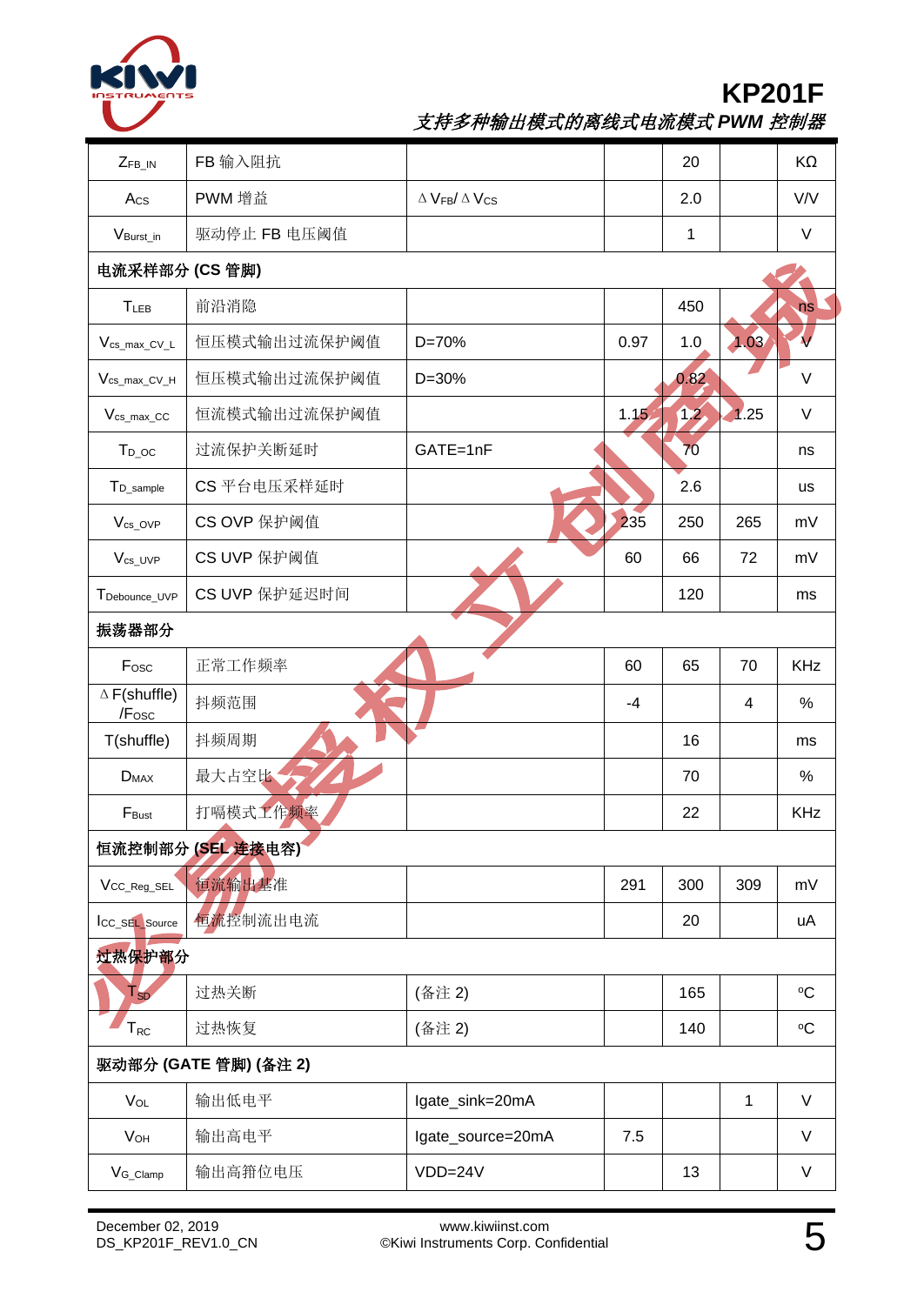

### **KP201F** 支持多种输出模式的离线式电流模式 *PWM* 控制器

| 输出上升时间 | GATE=1nF | 160 | ns |
|--------|----------|-----|----|
| 输出下降时间 | GATE=1nF | 60  | ns |

备注 **1**:超出列表中极限参数可能会对芯片造成永久性损坏。极限参数为额定应力值。在超出推荐的工作条件和应力的情 况下,器件可能无法正常工作,所以不推荐让器件工作在这些条件下。过度暴露在高于推荐的最大工作条件下,会影响器 件的可靠性。

备注 **2**:参数取决于设计,批量生产制造时通过功能性测试。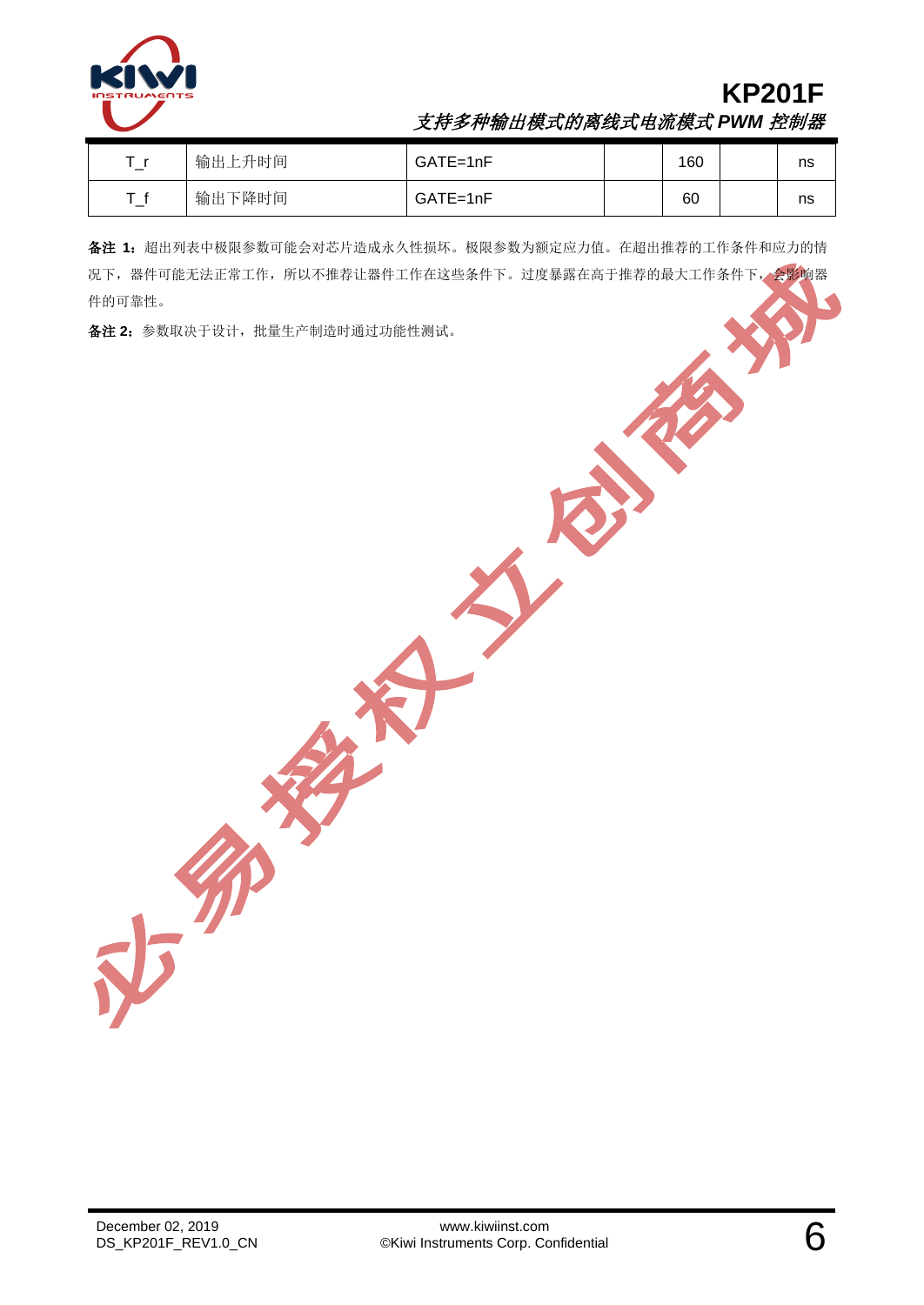

参数特性曲线

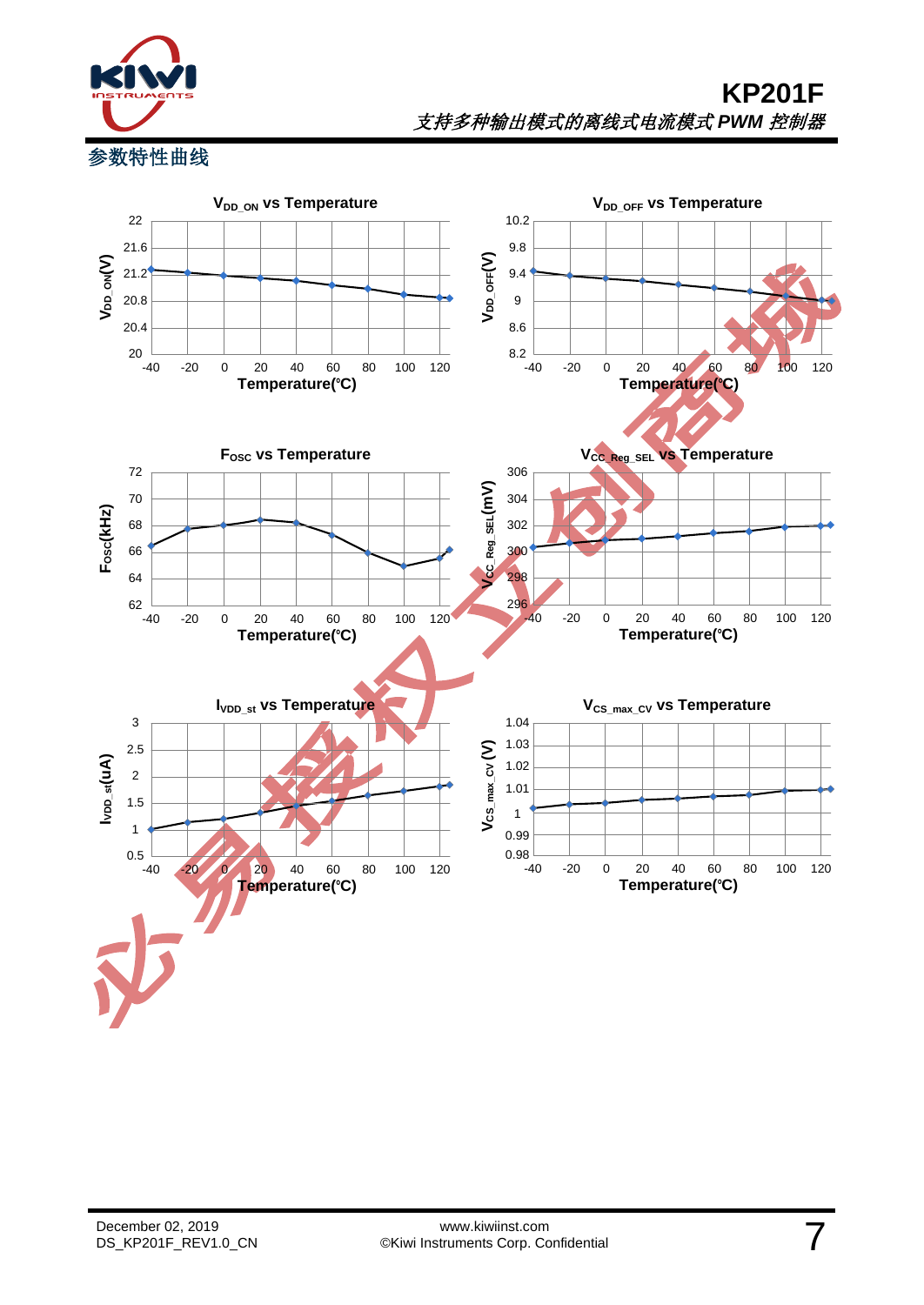![](_page_7_Picture_0.jpeg)

# **KP201F** 支持多种输出模式的离线式电流模式 *PWM* 控制器

封装尺寸

![](_page_7_Figure_3.jpeg)

| 符号                    | 尺寸(毫米)        |             | 尺寸(英寸)      |                |  |
|-----------------------|---------------|-------------|-------------|----------------|--|
|                       | 最小            | 最大          | 最小          | 最大             |  |
| A                     | 0.900         | 1.200       | 0.035       | 0.047          |  |
| A <sub>1</sub>        | 0.000         | 0.150       | 0.000       | 0.006          |  |
| A2                    | 0.900         | 1.100       | 0.035       | 0.043          |  |
| $\sf b$               | 0.300         | 0.500       | 0.012       | 0.020          |  |
| $\mathbf C$           | 0.100         | 0.200       | 0.004       | 0.008          |  |
| D                     | 2.800         | 3.020       | 0.110       | 0.119          |  |
| E                     | 1.500         | 1.700       | 0.059       | 0.067          |  |
| E1                    | 2.600         | 3.000       | 0.102       | 0.118          |  |
| e                     | 0.950 (中心到中心) |             |             | 0.037 (中心到中心)  |  |
| e <sub>1</sub>        | 1.800         | 2.000       | 0.071       | 0.079          |  |
| L                     | 0.300         | 0.600       | 0.012       | 0.024          |  |
| $\boldsymbol{\theta}$ | $0^{\circ}$   | $8^{\circ}$ | $0^{\circ}$ | 8 <sup>o</sup> |  |